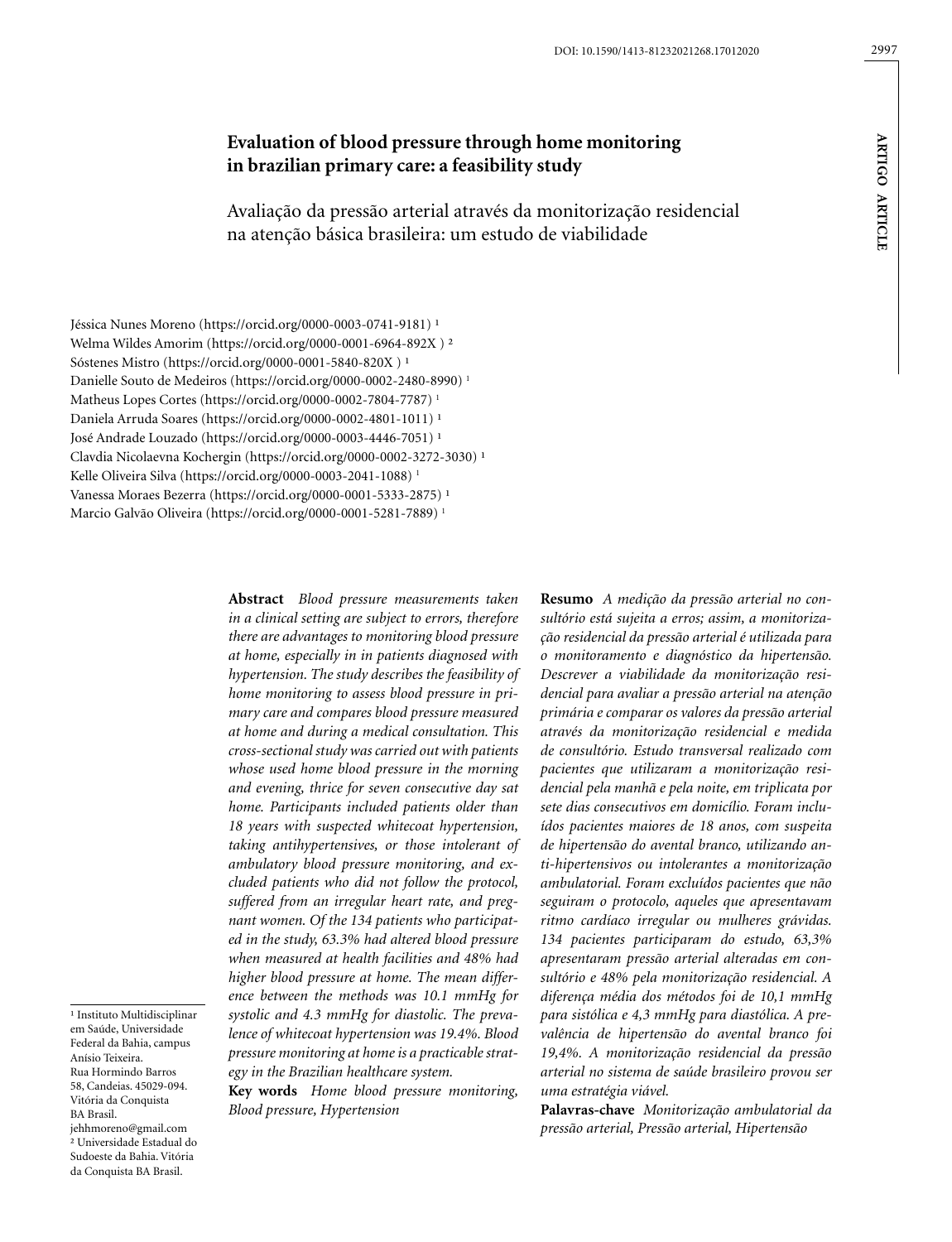Blood pressure (BP) measurement is the basis for the diagnosis, treatment, and management of systemic arterial hypertension and all decisions related to this pathology will be influenced by the accuracy of BP measurement<sup>1</sup>. Several factors including environmental conditions, emotional state, methodology, presence of comorbidities such as diabetes, and the device used are directly associated with variations in BP measurement that should be controlled to minimise errors<sup>1,2</sup>. Multiple automated measurements without the presence of a physician or nurse correlate more strongly with accurate BP measurements, compared to those obtained within a health facility<sup>3-5</sup>. Especially in primary care, the simple office measurement is subject to several factors that can lead to errors and a reduced number of readings may show poor reproducibility in the long term, and, consequently, lead to unnecessary treatment<sup>6-8</sup>.

Ambulatory blood pressure monitoring (ABPM) is the gold standard for the diagnosis of hypertension; however, it has low availability in Brazilian primary care services. It requires doctors with specialist knowledge and is at a high cost for public health services<sup>9</sup>. Parallel to this, home blood pressure monitoring (HBPM) is a strategy that is used in several countries for the monitoring of hypertension, in order to improve therapeutic adherence, awareness of the disease in the hypertensive patient and diagnosis of hypertension and its variations<sup>10</sup>. HBPM differs from the self-measurement of BP because is accompanied by protocols to carry out the measurements $11$ , and is similar to ABPM for the diagnosis and monitoring of patients with hypertension, white coat hypertension (WCH) and Masked Hypertension $^{12}$ . Also, the request and interpretation of the result can be performed by any qualified professional in the health care team, which facilitates assessment in underserved areas. Compared to measurements taken in a clinical setting, HBPM improved BP control during treatment, patients had no stress reaction to BP, it increased the possibility of digital storage and telemonitoring, and it was better at predicting clinical outcomes because patients could take BP measurements repeatedly over several days, which allowed for greater reliability in the results $2,10$ .

In Brazil, HBPM is not a procedure included in the public health system. It is assumed that the use of HBPM can improve the management and diagnosis of hypertension according to accepted procedures recommended by clinical guidelines.

This study aimed to describe the feasibility of home monitoring to assess blood pressure in primary care and compared differences between blood pressure values measured at home and in a clinical setting.

#### **Methods**

This cross-sectional study was carried out in 15 public basic health units (BHU) in the urban area of the city of Vitória da Conquista (BA), Brazil. This area is part of the HealthRise project that encompasses multidisciplinary actions at three levels of healthcare, focusing on screening and improving care in hypertension and diabetes<sup>13</sup>.The inclusion criteria were all patients older than 18 years of age who were either:(1) awaiting diagnostic confirmation of hypertension with suspected WCH; (2) receiving antihypertensive treatment with difficult-to-control hypertension; or (3) were intolerant to ABPM.

Patients were excluded from the study if they: 1) performed less than 10 measurements; 2) had an arm circumference not supported by the HBPM device (less than 22 cm, or more than 32 cm); 3) suffered from atrial fibrillation or cardiac arrhythmia (identified by the first measurement performed in the office); 4) are pregnant women or had conditions that hampered the use of HBPM; for example, older adults with low levels of literacy who had no responsible person at home to assist with BP measurement.

Data were collected between August 2018 and February 2019. All patients who were eligible in that period and were invited to participate were included. It device used for performing HBPM was an automatic blood pressure monitor (MAM BP 3AC1-1 PC, Microlife), validated according to the British Hypertension Society (BHS) protocol<sup>14</sup>. The monitor performs three automatic measurements without removing or repositioningthe cuff and calculates the mean BP values. It also contains a memory that allows verification of the results by transferring the values to a database. To measure BP in health facilities an automatic device (Omron® HEM-7113) was employed. The measurements were carried out in a doctor's and/or nurse's office, or atout-of-office patient meetings promoted by the healthcare team.

Study participants were chosen during individual visits by doctors/nurses or out-of-office patient meetings. All BP measurements and clinical conducts were recorded in electronic medical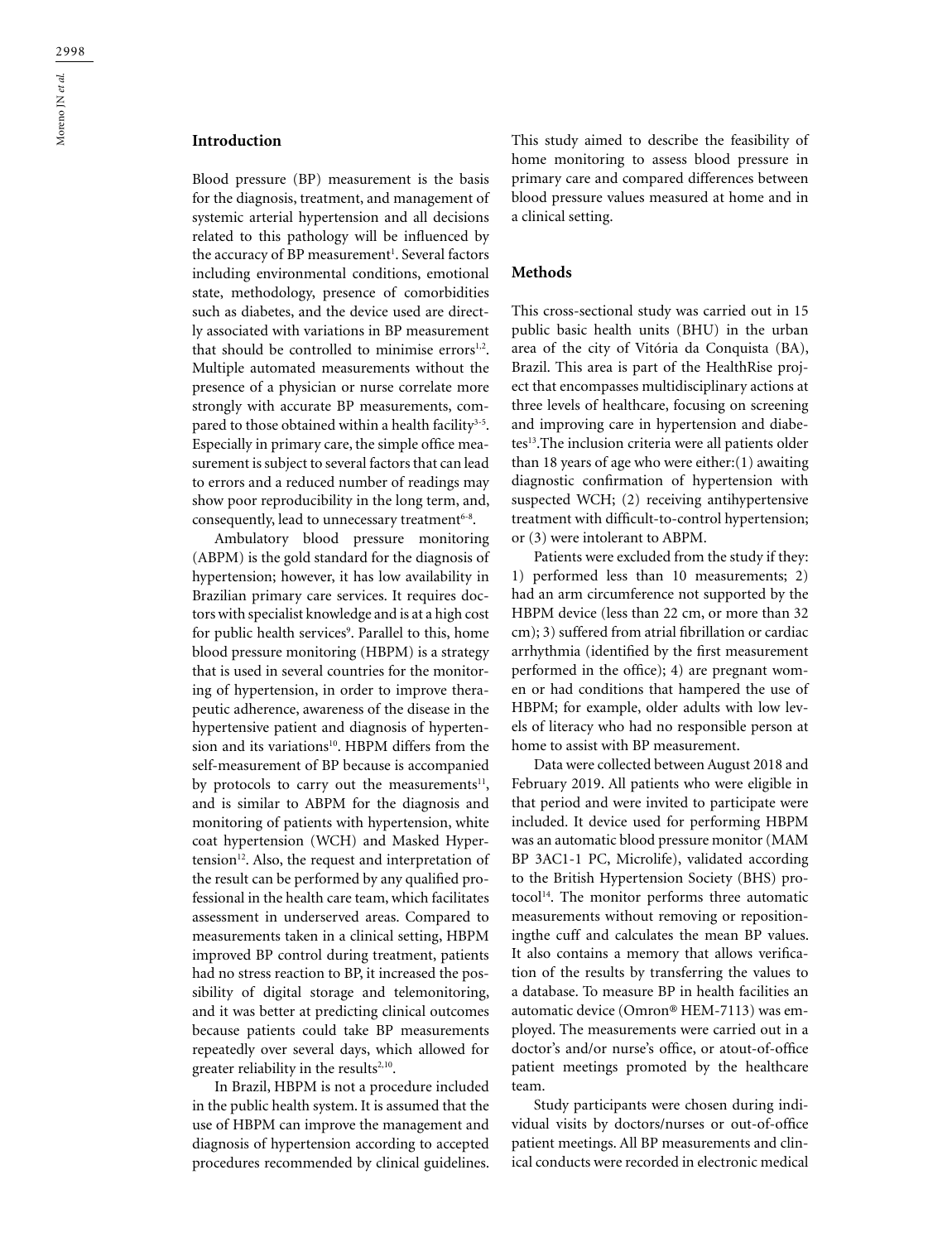records. Patients who met the inclusion criteria were invited to be subjected to HBPM.

All health professionals were trained for indications, instructions for operating the devices, guidelines for patients, completing the form, and using software for reading the BP values to minimize errors. This software allowed the transfer of data from the BP monitor including: BP measurements, the number of measurements performed, the times of each measurement, and of the calculated BP average.

A form with questions on identification data, age, use and description of medications used, BP measured at the time of BHU visit was administered to each eligible patient and previous diagnoses (e.g., diabetes or hypertension). Patients with diabetes were registered on the form as diabetic based on medical records, use of hypoglycemic agents, or self-reports. Hypertension patients were those previously diagnosed by the health unit's physician with two or more high BP values  $(SBP \ge 140 \text{ mmHg}$  and / or DBP  $\ge 90 \text{ mmHg}$ ), on at least two occasions or HBPM abnormalities ( $\geq$  135/85 mmHg). WCH were those with a diagnosis of hypertension, abnormal office measurement values(≥140 / 90 mmHg) and normal values by HBPM (≤135 / 85 mmHg). Only variables with less than 20% of values missing were included for analysis<sup>15</sup>. Other variables of interest were the number of BP measurements, mean systolic BP (SBP), and mean diastolic BP (DBP) values throughout the day (morning and evening).

The healthcare professionals completed this form and provided instructions on how to use and care for the device and maintain antihypertensive treatment. Patients took the HBPM device home and were instructed to perform three measurements in the morning and three measurements in the evening for seven days, totalling 42 readings and 14 BP means. All patients performed a test measurement upon receipt of the device to check for possible issues; this measurement was excluded at the time of issuing the results. As a strategy to prevent errors from occurring, verbal instructions were given during the allocation of the devices, along with written instructions and home visits on the days of use. Patients were instructed to perform HBPM in a quiet place, seated with their backs and arms supported and with at least five minutes of rest. After seven days of use the data were transferred and the report was issued by the software.

Any change in the mean BP would require the scheduling of a medical visit for a physical examination, diagnostic tests, and monitoring depending on the comorbidity presented. In addition, all patients with an HBPM mean ≥ 135x85mmHg were advised to make changes to their dietary habits, physical activity, or current therapy.

Data were analysed using SPSS Statistic 23 software. The Kolmogorov-Smirnov test was used to evaluate normality of the data. The paired T-Test was used to assess office BP measurements versus HBPM. Continuous variables with normal distribution were shown as means and standard deviations. The odds ratio was calculated to evaluate the variables associated with uncontrolled BP in the office and by HBPM. Values of  $p<0.05$ were considered significant. Bland-Altman plots were generated by MedCalc (version 18.11.3) to visualize agreement between SBP/DBP in the office and HBPM.

This study was approved by the Research Ethics Committee of the Multidisciplinary Health Institute, Federal University of Bahia.

#### **Results**

A total of 142 patients evidenced HBPM indication criteria, of which eight were excluded because they did not provide a sufficient number of BP measurements by HBPM. The population evaluated consisted of 134 patients (Table 1).

The majority of participants were hypertensive, referred for antihypertensive therapy, and 73.8% of the requests for HBPM were intended for the monitoring of drug treatment.

The number of patients with elevated BP was higher than HBPM, as well as the mean values for SBP and DBP, as measured by health professionals. The mean SBP difference was 10.1 mmHg, and DBP was  $4.3$  mmHg ( $p < 0.05$ ) (Table 2).

In the 134 patients, the prevalence of WCH was 19.4%. In patients with diabetes mellitus, this prevalence was 26.2%.

In all variables analysed, office BP was higher than the HBPM. Only ages ≤60 years showed a lower odds ratio (0.2) of high HBPM. The odds of obtaining an alternative HBPM result in patients with hypertension and diabetes was 2.7% (Table 3).

The Bland-Altman plots showed low agreement between measurements of office and HBPM (Figure 1). The mean differences drawn in the central lines were far from zero with values of 10 mmHg for SBP, and 4.4 mmHg for DBP,  $(p < 0.01)$ .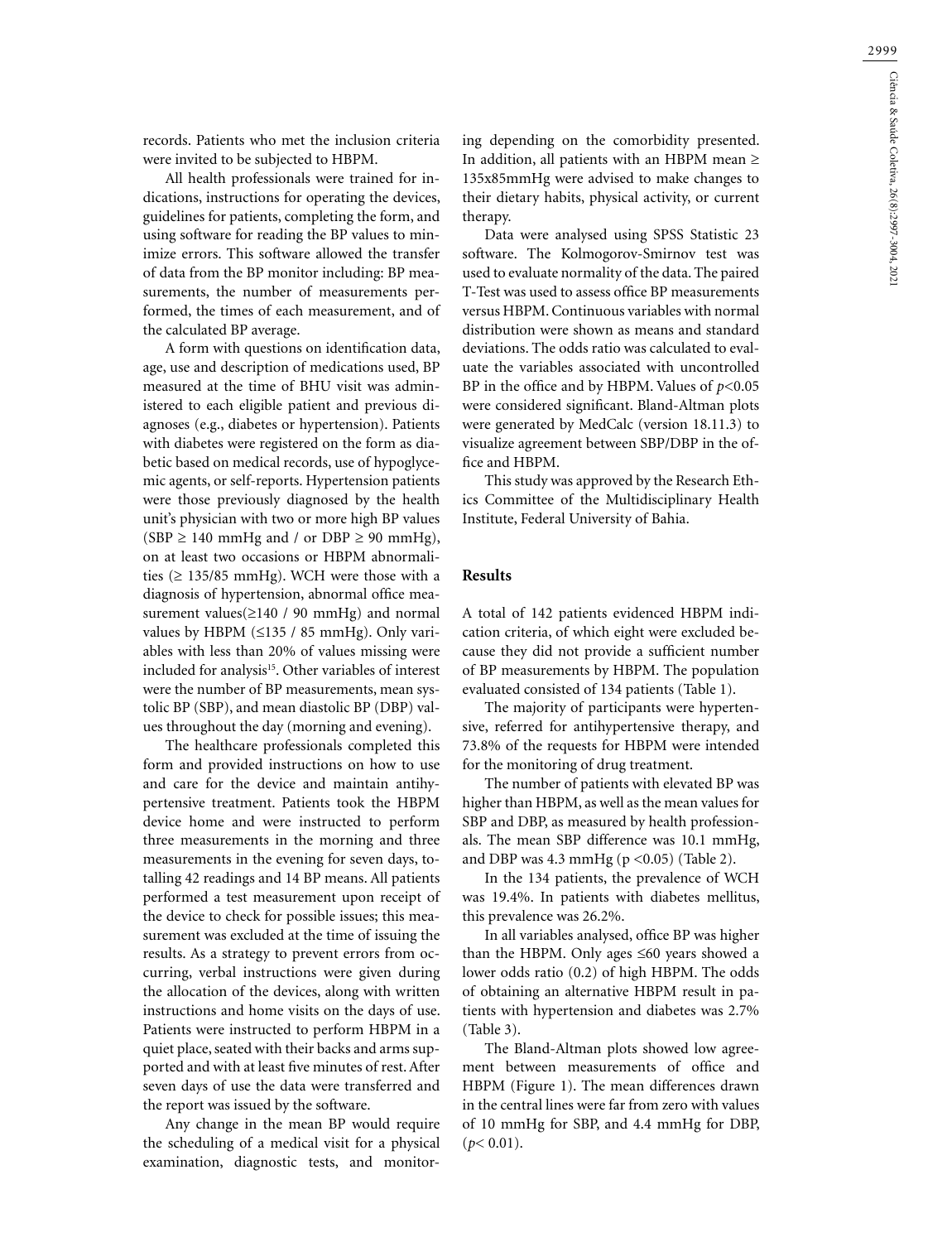Moreno JN *et al.*

Moreno JN et al.

## **Discussion**

In this study we used HBPM to evaluate hypertension in primary care patients. Office BP was altered in 62.3% of the cases, while 48% of cases showed an alteration in home BP.

This difference may be related to factors such as environment, emotional state, and presence of

**Table 1.** Characteristics of 134 participants, Home Blood Pressure Monitoring indications and results.

| Features                                     | N    | $\%$ |
|----------------------------------------------|------|------|
| Age (mean)                                   | 56.9 |      |
| Gender                                       |      |      |
| Female                                       | 93   | 69.4 |
| Male                                         | 41   | 30.6 |
| Hypertensive*                                |      |      |
| Yes                                          | 100  | 76.9 |
| No                                           | 18   | 13.8 |
| Do not know                                  | 12   | 9.2  |
| Diabetes*                                    |      |      |
| Yes                                          | 33   | 25.4 |
| No                                           | 97   | 74.6 |
| Use of medicines*                            |      |      |
| Yes                                          | 114  | 87.7 |
| No                                           | 16   | 12.3 |
| <b>HBPM</b> indications                      |      |      |
| Monitoring of antihypertensive               | 96   | 73.8 |
| therapy                                      |      |      |
| White coat hypertension diagnosis            | 10   | 7.7  |
| Hypertension diagnosis                       | 24   | 18.5 |
| Office and HBPM results                      |      |      |
| Office Measurement $\geq 140x90$ mmHg        |      |      |
| Yes                                          | 82   | 61.2 |
| No                                           | 52   | 38.8 |
| $HBPM \geq 135x85$ mmHg                      |      |      |
| Yes                                          | 65   | 48.5 |
| No                                           | 69   | 51.5 |
| White coat hypertension                      |      |      |
| Yes                                          | 26   | 19.4 |
| No<br>$*U_2$ wish last with resigning values | 108  | 80.6 |

Variables with missing values.

Source: Author´s elaboration.

observers during office BP measurements, and can be minimized when several measures of BP are performed by the patient at home3,16,17. Our study shows similar results to those of existing studies, in which HBPM provides more accurate values when compared to in-house assessment by health professionals<sup>2,18,19</sup>.

The most common indication for using HBPM was to monitor drug therapy (73.8%). This is because it is possible to improve adherence to drug therapy, adjust dosage, and identify whether therapy is effective or causing adverse effects<sup>4,20</sup>.

The HBPM device is easy to use, requires only a few minutes per day to perform measurements, records measurements automatically, does not cause discomfort, and is well accepted, including in older adults<sup>11,21</sup>. However, it is crucial that HBPM is prescribed with caution in patients with physical and cognitive restrictions<sup>22</sup>, as improper handling of the device or inaccurate clamp placement may interfere with the quality of the measurement. In these cases, measurements performed by a trained family member is an effective alternative<sup>22</sup>.

BP measured in the office was slightly higher, with mean differences of 10.1 mmHg and 4.3 mmHg for SBP and DBP, respectively; this corroborates the notion that SBP can vary up to 30mmHg when emotional factors are involved<sup>23</sup>. It is suggested that the office measurement tends to be high due toWCH. Furthermore, office BP measurement may be an unreliable technique for the diagnosis and monitoring of hypertension. This is because it is based only ona small number of measurements and can be influenced by environmental conditions<sup>18</sup>. Some studies have shown that the diagnosis of hypertension, based on only two measurements performed on separate occasions, may lead to an increase in false-positive results $24$ .

Due to the variability of BP, a concordance analysis was performed using the Bland-Altman plots, which best represent the difference between the two methods. Low agreement between HBPM and office BP was observed through the

**Table 2.** Office blood pressure versus Home Blood Pressure Monitoring measurements.

|            | <b>BP</b> office | <b>HBPM</b>    | <b>Mean difference</b> | 95% CI      | $p$ -value $*$ |
|------------|------------------|----------------|------------------------|-------------|----------------|
| <b>SBP</b> | $147 \pm 21.3$   | $136 \pm 16.2$ | 10.1+17                | 7.1-13.1    | $<$ 0.05 $\,$  |
| DBP        | $87 \pm 15.5$    | $82 \pm 10.6$  | $4.3 + 12$             | $2.2 - 6.4$ | $<\!\!0.05$    |

Source: Author´s elaboration.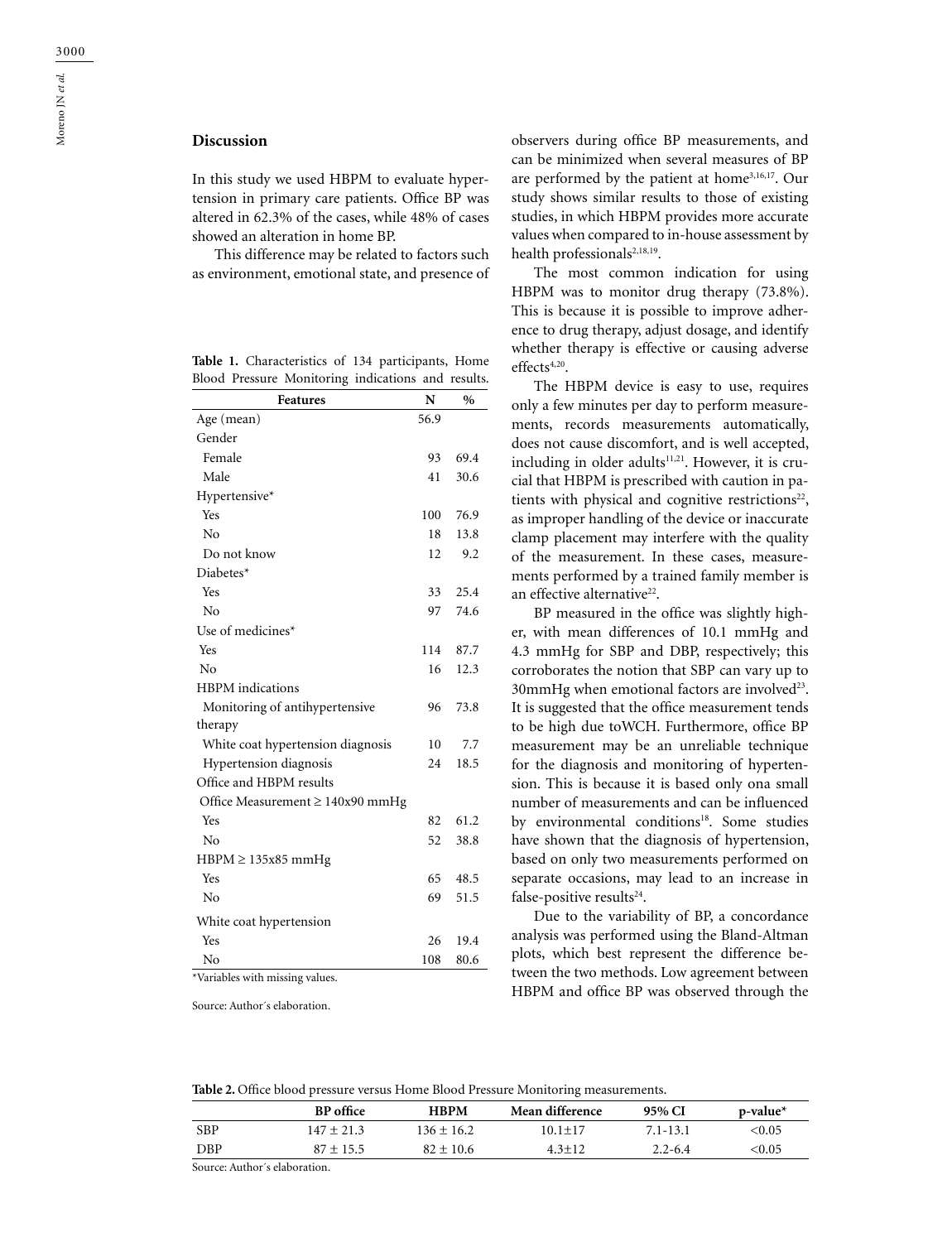| MONICORING, DANIA DIAZII ZUTO-ZUTY. |                       |           |      |              |                    |           |                          |             |  |  |
|-------------------------------------|-----------------------|-----------|------|--------------|--------------------|-----------|--------------------------|-------------|--|--|
|                                     | High BP office<br>(9) | <b>OR</b> | $p*$ | CI           | Changed<br>HBPM(%) | <b>OR</b> | $p^*$                    | <b>CI</b>   |  |  |
| N patients                          | $82(63.3\%)$          |           |      | ٠            | 65(48%)            |           | $\overline{\phantom{0}}$ |             |  |  |
| Variable                            |                       |           |      |              |                    |           |                          |             |  |  |
| Age, $\leq 60$ years                | 42 (51%)              | 0.4       | 0.01 | $0.1 - 0.8$  | $26(40\%)$         | 0.2       | 0.01                     | $0.1 - 0.4$ |  |  |
| Female, gender                      | 54(65%)               | 0.5       | 0.20 | $0.2 - 1.3$  | 47(72%)            | 1.3       | 0.40                     | $0.6 - 2.7$ |  |  |
| Hypertension                        | 67 (81%)              | 2.0       | 0.07 | $0.9 - 4.8$  | 56(86%)            | 2.7       | 0.02                     | $1.1 - 6.5$ |  |  |
| <b>Diabetes</b>                     | 24(29%)               | 1.9       | 0.10 | $0.8 - 4.8$  | 22(34%)            | 2.7       | 0.01                     | $1.1 - 6.2$ |  |  |
| Use of medicines                    | 76(92%)               | 3.5       | 0.01 | $1.1 - 10.4$ | 59(93%)            | 3.2       | 0.04                     | $0.98 - 10$ |  |  |

**Table 3.** Patients variables associated with uncontrolled office blood pressure and by Home Blood Pressure Monitoring, Bahia Brazil 2018-2019.

*BP office: office blood pressure; HBPM: Home blood pressure monitoring.\*chi-square test.*

Source: Author´s elaboration.



Figure 1. Analysis of bland-altman agreement between systolic and diastolic blood pressure (mmHg) values determined by home blood pressure monitoring and office blood pressure.

Source: Author's elaboration.

variations in mean BP between these two methods. This confirmed that the office measure overestimated BP values in these individuals.

In our patients, the rate of WCH was 19.4%, and although similar to other studies, this rate varies depending on the characteristics of the patients included<sup>8</sup>. A meta-analysis performed with a total of 14 studies showed that WCH is associated with an increased risk of cardiovascular disease and all-cause mortality in people who, initially, had not undergone antihypertensive treatment<sup>25</sup>. This is likely due to the linear association between BP levels and cardiovascular risk<sup>26,27</sup>. HBPM allows a precise diagnosis of WCH<sup>11</sup>, reduces the number of visits to the doctor's office, prevents the inappropriate prescription of medication,and prevents effects associated with antihypertensive

treatment, especially in older patients or those with multiple comorbidities<sup>7</sup>.

Patients with diabetes mellitus accounted for 26.2% of those diagnosed with WCH which can be partially explained by arterial stiffness found in this patient cohort<sup>2</sup>. Indeed, HBPM has been studied in diabetic patients and it has been noted to be similar or superior to BP measured in clinical settings in predicting outcomes<sup>2,4</sup>. In addition, HBPM can be a strong independent predictor of impaired renal function in diabetics<sup>2</sup>. Therefore, the use of HBPM in diabetic patients is recommended as it is a tool capable of identifying variations in measurements, especially in lower blood pressure values.

A patient's non-compliance with home and follow-up measurements outlined in the mon-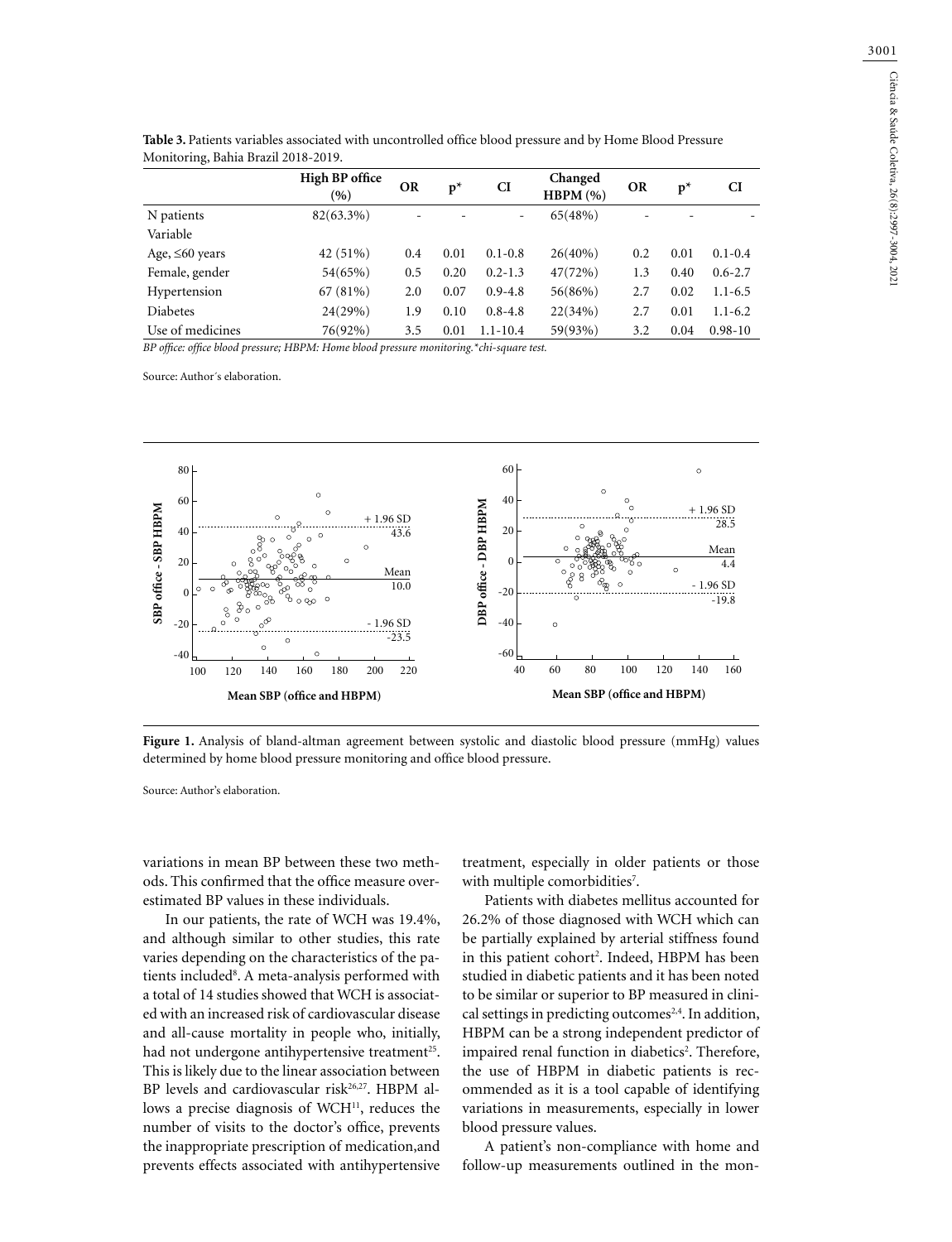itoring protocolmay influence the outcome of HBPM16. The number of days required to carry out the measurements remains controversial<sup>28</sup>, and in our study, we preferredthe seven-dayperiod because it was a reliable approach.

HBPM is a new technology in Brazil, but it has been used for decades in developed countries<sup>17</sup>. Concerning feasibility, HBPM is not always available and rarely used in Brazil, as the training and qualifications required to perform this technique are not provided within the Brazilian health care system. Despite this, the HBPM was found to be a very effective strategy for WCH diagnosis, and analysis showed that HBPM requires less financial and practical investments when compared to ABPM29. An inter-domain evaluation of primary care providers has shown that the most critical barriers to conducting ABPM are related to costs, infrastructure, and inaccessibility of ABPM testing centres. Regarding HBPM, the primary concerns are related to patients' failure to comply with the test protocol, lack of skills, or insufficient knowledge for performing the measurements<sup>18</sup>.

A study evaluating knowledge about ABPM and HBPM showed that only 60% of ABPM examinations are requested and that most physicians report having no technical knowledge for ABPM interpretation<sup>12</sup>. Another study with 756 physicians and 146 hypertensive patients revealed that 13% of professionals preferred BP self-monitoring compared to office measurement<sup>9</sup>. Unlike ABPM, HBPM is more widely accepted by patients, although it requires the patient to be committed incarrying out measurements, which can be a challenge for this monitoring strategy<sup>28</sup>.

Our study has some limitations. Firstly, office BP measures were performed only on one occasionfor each patient, which may have overestimated the SBP and DBP values used as a reference for comparison with HBPM. Secondly, the number of measurements was not equitable in all healthcare professionals trained to perform HBPM. Thirdly, the turnover of professional staff within the service and the training needs of new staff may have influenced the population's access to HBPM. As we didn't follow the patients, we couldn't to understand change in prescribing or other behavior of clinicians in response to this data as part of the feasibility assessment.

## **Conclusion**

The use of HBPM in the Brazilian healthcare system was a practicable strategy. It is superior to the office setting in confirming the diagnosis of WCH, as well as monitoring and diagnosing hypertension. This HBPM technology is more accessible than ABPM, better accepted by patients, and more reliable than office BP. Thus, strategies to implement HBPM for diagnosing and monitoring hypertension should be established in primary care.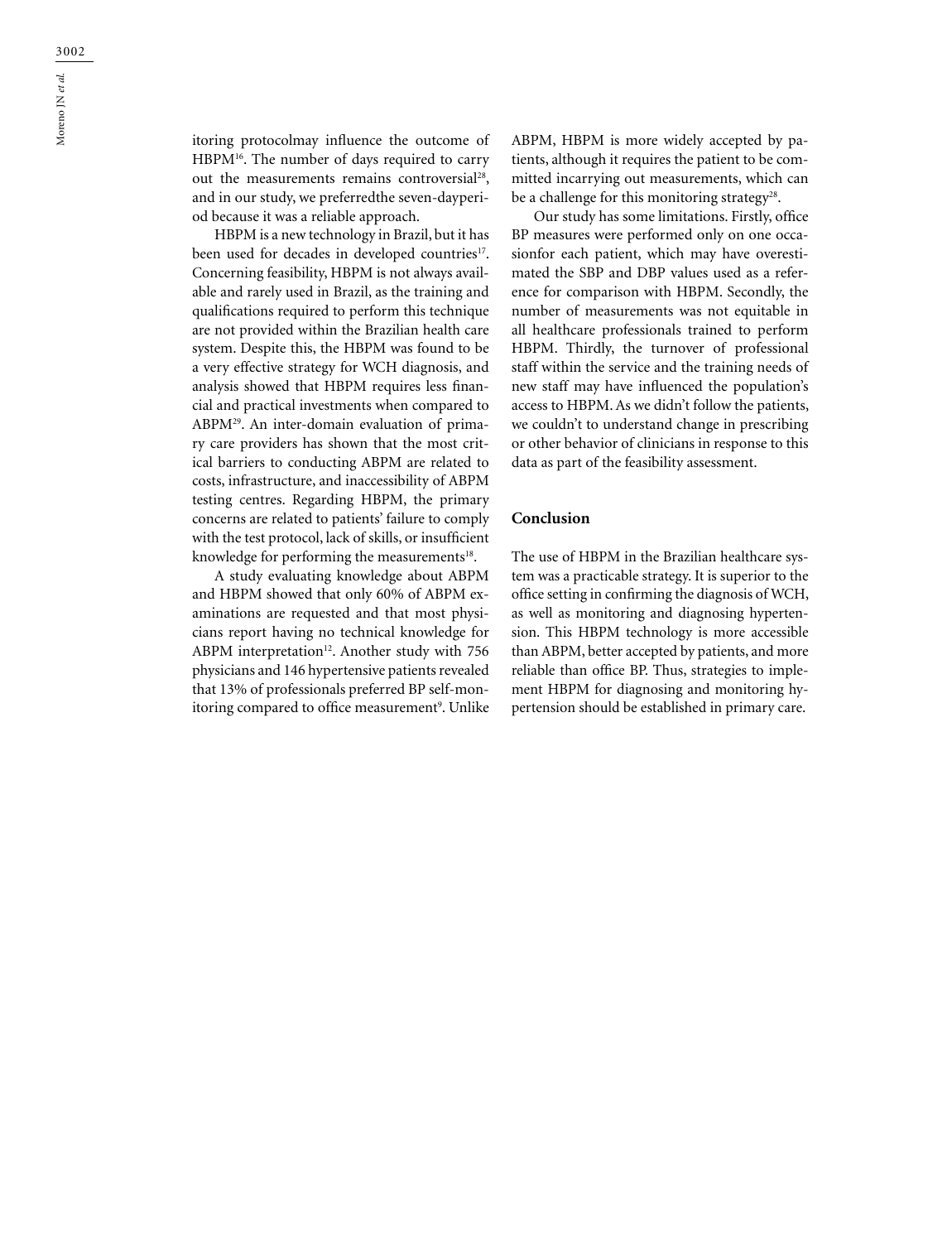## **Collaborations**

We declare that all authors of this article participated directly in the planning, execution, reading and approval of this final version.

## **Acknowledgment**

This research is part of HealthRise, in partnership with the Medtronic Foundation, Abt Associates, and the Institute for Health Metrics and Evaluations. We are grateful to all health professionals and patients involved in the study. We would also like to thank the staff at Medlevensohn® Company who provided the HBPM software and the developers of the Medbem® system.

#### **References**

- 1. O'Brien E, Asmar R, Beilin L, Imai Y, Mallion J, Mancia G, Mengden T, Myers M, Padfield P, Palatini P, Parati G, Pickering T, Redon T, Staessen J, Stergiou G. Verdecchia P. European Society of Hypertension recommendations for conventional, ambulatory, and home blood pressure measurement. *J hypertension* 2003; 21(5):821-848.
- 2. Kim SG. Clinical implications of ambulatory and home blood pressure monitoring. *Korean Circulation J* 2010; 40(9):423-431.
- 3. Filipovsky J, Seidlerova J, Kratochvil Z,Hronova M, Mayer O. Automated compared to manual office blood pressure and to home blood pressure in hypertensive patients. *Blood Pressure* 2016; 25(4):228-234.
- 4. Parati G, Stergiou GS, Asmar R, Bilo G, de Leeuw P, Imai Y, Kario K, Lurbe E, Manolis A, Mengden T, O'Brien E, Ohkubo T, Padfield P, Palatini P, Pickering T, Redon J, Revera M, Ruilope LM, Shennan A, Staessen JA, Tisler A, Waeber B, Zanchetti A, Mancia G. European Society of Hypertension guidelines for blood pressure monitoring at home: a summary report of the Second International Consensus Conference on Home Blood Pressure Monitoring. *J hypertension* 2008; 26(8):1505-1526.
- 5. Ishikawa J, Nasothimiou EG, Karpettas N, McDoniel S, Feltheimer SD, Stergiou GS, Pickering TG, Schwartz JE. Automatic office blood pressure measured without doctors or nurses present. *Blood Pressure Monitoring* 2012; 17(3):96-102.
- 6. Alessi A, Brandão AA, Pierin Â, Feitosa, Magalhães A, Machado C, Forjaz C, Atie C, Giorgi D, Mion D, Rosa E, Nobre F, Silva G, Chaves H, Pascoal I, Guimarães, J, Santello J, Ribeiro J, Praxedes J, Ortega K, Costa L, Bortolotto L, Gomes M, Wajngarten M, Gus M, Kohlmann O, Veiga P, Geleilete J. IV Diretriz para uso da monitorização ambulatorial da pressão arterial; II Diretriz para uso da monitorização residencial da pressão arterial. *Arquivos Brasileiros de Cardiologia* 2005; 85:1-18.
- 7. Lovibond K, Jowett S, Barton P, Caulfield M, Heneghan C, Hobbs FD, Hodgkinson J, Mant J, Martin U, Williams B, Wonderling D, McManus RJ. Cost-effectiveness of options for the diagnosis of high blood pressure in primary care: a modelling study. *Lancet* 2011; 378(9798):1219-1230.
- 8. Alves LMM, Nogueira MS, Godoy Sd, Hayashida M, Cárnio EC. Prevalência de Hipertensão do Avental Branco na Atenção Primária de Saúde. *Arquivos Brasileiros de Cardiologia* 2007; 89:28-35.
- 9. Logan AG, Dunai A, McIsaac WJ, Irvine MJ, Tisler A. Attitudes of primary care physicians and their patients about home blood pressure monitoring in Ontario. *J hypertension* 2008; 26(3):446-452.
- 10. Muhammad J, Jamial MM, Ishak A. Home blood pressure monitoring has similar effects on office blood pressure and medication compliance as usual care. *Korean J Fam Med* 2019; 40(5):335-343.